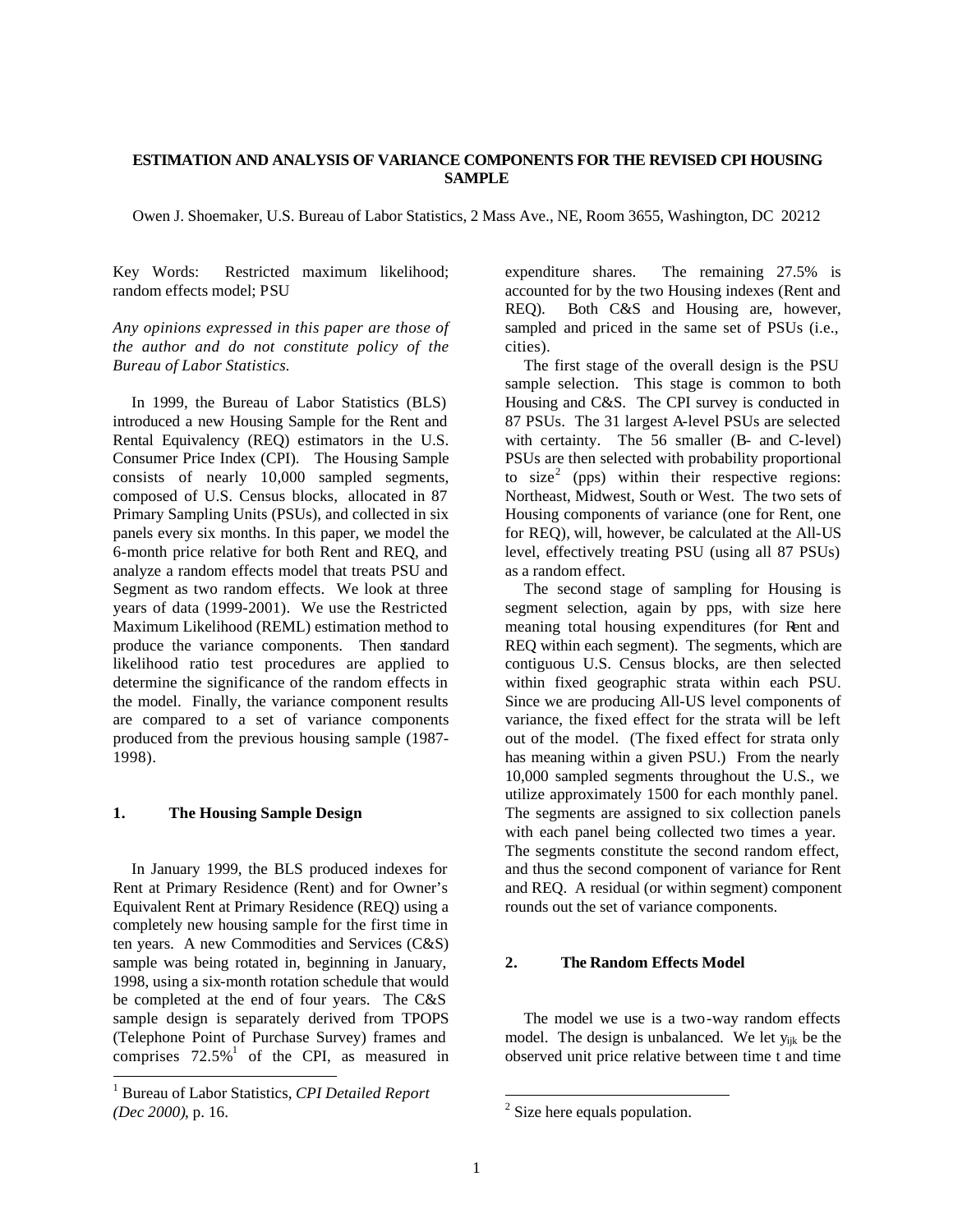t-6 (months), for housing unit i, PSU j, and Segment k.

$$
Y_{ijk} = \mu + p_j + s_k + e_{ijk},
$$

where  $\mu$  is a fixed effect

$$
p_j \sim N(0, \sigma^2_{unit, \text{psu}})
$$
  
s<sub>k</sub> ~ N(0,  $\sigma^2_{unit, \text{ segment}}$ )  

$$
e_{ijk} \sim N(0, \sigma^2_{unit, \text{ error}})
$$

with p, s, and e all independent of each other.

 This random effects model allows us to investigate the covariance structure of a fuller model (say, to investigate stratum effects at the PSU level) to see whether these random effects need to be kept in the fuller model, so as to better accommodate normality issues. Normality assumptions are always a problem when working with the distribution of price relatives. These more refined and complicated covariance structures, where the effects are found to be significant [see below], can adjust and may correct some of these normality problems.

# **Table 1**

#### **RENT Variance Components 1999-2001**

| <b>Time</b>         |            | VC Panel 1 PCT Panel 2 PCT Panel 3 PCT Panel 4 PCT Panel 5 PCT Panel 6 PCT |       |            |       |            |       |             |       |            |       |             |       |
|---------------------|------------|----------------------------------------------------------------------------|-------|------------|-------|------------|-------|-------------|-------|------------|-------|-------------|-------|
|                     |            |                                                                            |       |            |       |            |       |             |       |            |       |             |       |
|                     | <b>PSU</b> | 0.0001                                                                     | 3%    | 0.0000     | $1\%$ | 0.0001     | 1%    | 0.0000      | $0\%$ | 0.0000     | 1%    | 0.0001      | 2%    |
| <b>Jan '99- SEG</b> |            | 0.0005 12%                                                                 |       | 0.0002     | 5%    | 0.0003     | 7%    | 0.0004 12\% |       | 0.0004 11% |       | 0.0004 11\% |       |
| <b>Jun '99</b>      | <b>RES</b> | 0.0035 85%                                                                 |       | 0.0040 94% |       | 0.0044 92% |       | 0.0031 88%  |       | 0.0032 88% |       | 0.0033 87%  |       |
|                     | <b>Tot</b> | 0.0042                                                                     |       | 0.0042     |       | 0.0048     |       | 0.0036      |       | 0.0037     |       | 0.0038      |       |
|                     |            |                                                                            |       |            |       |            |       |             |       |            |       |             |       |
|                     | <b>PSU</b> | 0.0000                                                                     | $1\%$ | 0.0001     | $1\%$ | 0.0001     | 1%    | 0.0001      | 1%    | 0.0003     | 4%    | 0.0001      | 2%    |
| <b>Jul</b> '99-     | <b>SEG</b> | 0.0002                                                                     | 3%    | 0.0008     | 13%   | 0.0006     | 10%   | 0.0005      | 7%    | 0.0012 18% |       | 0.0003      | 6%    |
| Dec '99             | <b>RES</b> | 0.0054 96%                                                                 |       | 0.0055 86% |       | 0.0050 89% |       | 0.0059 92%  |       | 0.0050 78% |       | 0.0049 92%  |       |
|                     | <b>Tot</b> | 0.0056                                                                     |       | 0.0064     |       | 0.0056     |       | 0.0064      |       | 0.0064     |       | 0.0053      |       |
|                     | <b>PSU</b> | 0.0000                                                                     | $0\%$ | 0.0000     | $0\%$ | 0.0000     | 1%    | 0.0001      | $1\%$ | 0.0000     | $0\%$ | 0.0001      | 1%    |
| <b>Jan '00- SEG</b> |            | 0.0002                                                                     | 3%    | 0.0002     | 3%    | 0.0002     | 3%    | 0.0008      | 6%    | 0.0021 24% |       | 0.0005      | 8%    |
| <b>Jun '00</b>      | <b>RES</b> | 0.0074 96%                                                                 |       | 0.0062 97% |       | 0.0084 97% |       | 0.0122 93%  |       | 0.0068 76% |       | 0.0058 91%  |       |
|                     | <b>Tot</b> | 0.0077                                                                     |       | 0.0064     |       | 0.0087     |       | 0.0131      |       | 0.0089     |       | 0.0064      |       |
|                     |            |                                                                            |       |            |       |            |       |             |       |            |       |             |       |
|                     | <b>PSU</b> | 0.0002                                                                     | $1\%$ | 0.0000     | $1\%$ | 0.0001     | 1%    | 0.0002      | 2%    | 0.0002     | 2%    | 0.0002      | 3%    |
| <b>Jul '00-</b>     | <b>SEG</b> | 0.0006                                                                     | 5%    | 0.0004     | 7%    | 0.0004     | 4%    | 0.0017 15%  |       | 0.0005     | 6%    | 0.0012 14%  |       |
| <b>Dec</b> '00      | <b>RES</b> | 0.0100 93%                                                                 |       | 0.0060     | 93%   | 0.0096 96% |       | 0.0090 83%  |       | 0.0082 93% |       | 0.0072 83%  |       |
|                     | <b>Tot</b> | 0.0107                                                                     |       | 0.0065     |       | 0.0100     |       | 0.0109      |       | 0.0089     |       | 0.0087      |       |
|                     |            |                                                                            |       |            |       |            |       |             |       |            |       |             |       |
|                     | <b>PSU</b> | 0.0001                                                                     | 1%    | 0.0002     | 2%    | 0.0003     | 3%    | 0.0001      | $1\%$ | 0.0002     | 3%    | 0.0001      | 2%    |
| Jan '01- SEG        |            | 0.0003                                                                     | 5%    | 0.0008     | 9%    | 0.0007     | 9%    | 0.0005      | 4%    | 0.0005     | 7%    | 0.0009 12%  |       |
| Jun '01 RES         |            | 0.0066 94%                                                                 |       | 0.0074 89% |       | 0.0067 88% |       | 0.0114 95%  |       | 0.0064 90% |       | 0.0067 86%  |       |
|                     | <b>Tot</b> | 0.0070                                                                     |       | 0.0084     |       | 0.0077     |       | 0.0120      |       | 0.0072     |       | 0.0078      |       |
|                     | <b>PSU</b> | 0.0002                                                                     | 2%    | 0.0001     | $0\%$ | 0.0001     | 1%    | 0.0001      | $1\%$ | 0.0002     | 2%    | 0.0001      | $1\%$ |
| <b>Jul</b> '01-     | <b>SEG</b> | 0.0003                                                                     | 3%    | 0.0007     | 5%    | 0.0001     | $2\%$ | 0.0012 13%  |       | 0.0009     | 11%   | 0.0015      | 9%    |
| Dec '01             | <b>RES</b> | 0.0095 94%                                                                 |       | 0.0129     | 94%   | 0.0088 97% |       | 0.0078 86%  |       | 0.0075 87% |       | 0.0148 90%  |       |
|                     | <b>Tot</b> | 0.0101                                                                     |       | 0.0137     |       | 0.0091     |       | 0.0090      |       | 0.0087     |       | 0.0164      |       |
|                     |            |                                                                            |       |            |       |            |       |             |       |            |       |             |       |

**BOLD** = NOT SIGNIF at an  $\alpha$  = **.05** level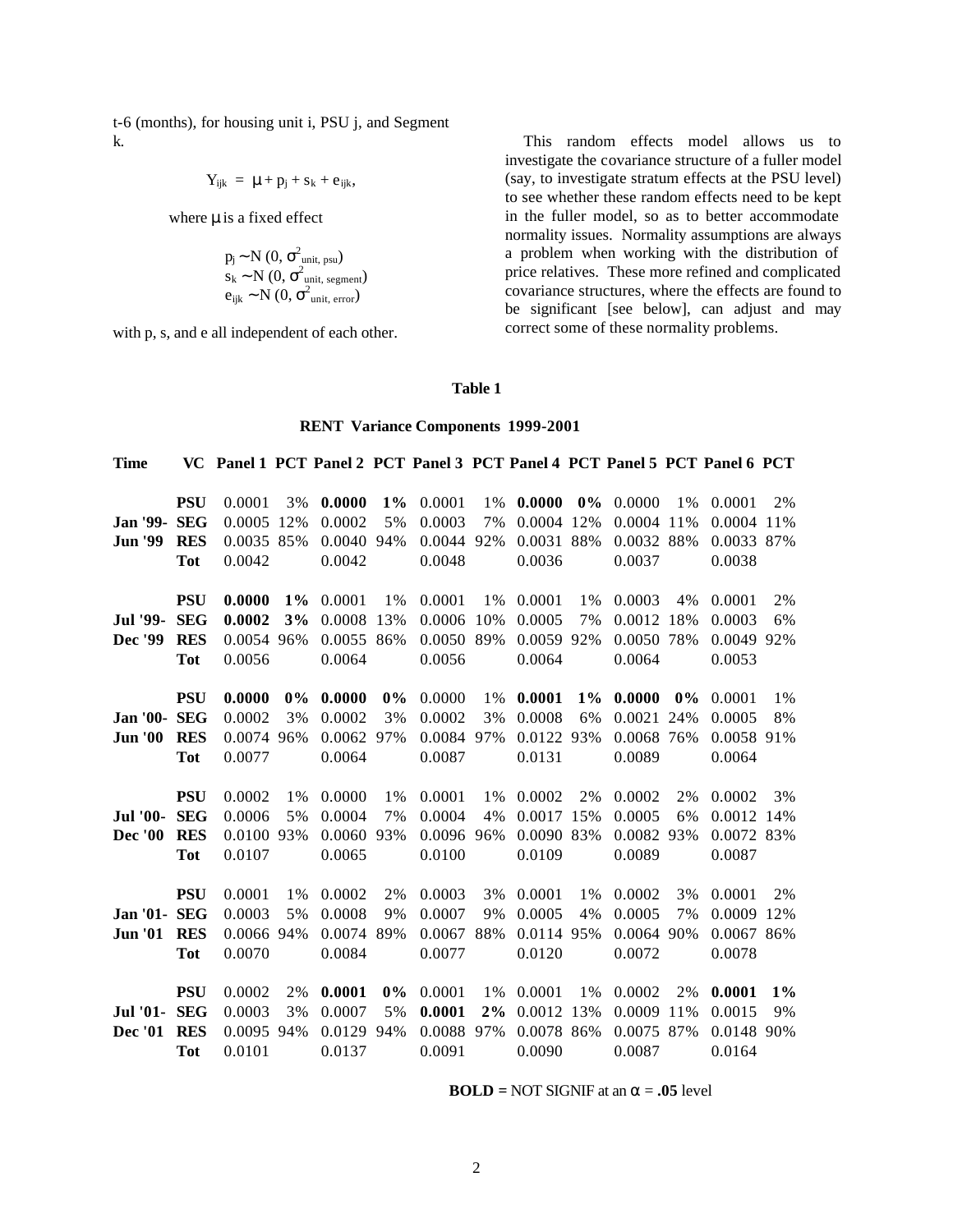#### **Table 2**

#### **REQ Variance Components 1999-2001**

| <b>Time</b>     | <b>VC</b>  | Panel 1 PCT Panel 2 PCT Panel 3 PCT Panel 4 PCT Panel 5 PCT Panel 6 PCT |       |            |       |            |       |            |       |            |       |            |     |
|-----------------|------------|-------------------------------------------------------------------------|-------|------------|-------|------------|-------|------------|-------|------------|-------|------------|-----|
|                 |            |                                                                         |       |            |       |            |       |            |       |            |       |            |     |
|                 | <b>PSU</b> | 0.0001                                                                  | 3%    | 0.0000     | 1%    | 0.0001     | 1%    | 0.0000     | $0\%$ | 0.0000     | 1%    | 0.0001     | 2%  |
| Jan '99-        | <b>SEG</b> | 0.0003                                                                  | 7%    | 0.0005     | 9%    | 0.0004     | 9%    | 0.0004     | 11%   | 0.0003     | 8%    | 0.0006     | 14% |
| <b>Jun '99</b>  | <b>RES</b> | 0.0044                                                                  | 90%   | 0.0047     | 90%   | 0.0040     | 90%   | 0.0034     | 89%   | 0.0041     | 92%   | 0.0036 84% |     |
|                 | <b>Tot</b> | 0.0048                                                                  |       | 0.0052     |       | 0.0044     |       | 0.0038     |       | 0.0045     |       | 0.0043     |     |
|                 | <b>PSU</b> | 0.0001                                                                  | 1%    | 0.0000     | $1\%$ | 0.0001     | 2%    | 0.0001     | $1\%$ | 0.0002     | 3%    | 0.0001     | 2%  |
| Jul '99-        | <b>SEG</b> | 0.0000                                                                  | $1\%$ | 0.0013     | 20%   | 0.0006     | 9%    | 0.0004     | 6%    | 0.0007     | 9%    | 0.0003     | 6%  |
| Dec '99         | <b>RES</b> | 0.0059 98%                                                              |       | 0.0052     | 79%   | 0.0061     | 89%   | 0.0065     | 93%   | 0.0061     | 88%   | 0.0047     | 92% |
|                 | <b>Tot</b> | 0.0060                                                                  |       | 0.0065     |       | 0.0068     |       | 0.0070     |       | 0.0070     |       | 0.0051     |     |
|                 |            |                                                                         |       |            |       |            |       |            |       |            |       |            |     |
|                 | <b>PSU</b> | 0.0000                                                                  | $0\%$ | 0.0001     | 1%    | 0.0000     | $0\%$ | 0.0002     | $1\%$ | 0.0001     | $1\%$ | 0.0001     | 2%  |
| <b>Jan '00-</b> | <b>SEG</b> | 0.0003                                                                  | 3%    | 0.0002     | 3%    | 0.0017     | 16%   | 0.0008     | 5%    | 0.0005     | 8%    | 0.0007     | 9%  |
| <b>Jun '00</b>  | <b>RES</b> | 0.0078 97%                                                              |       | 0.0069     | 95%   | 0.0087 84% |       | 0.0138 94% |       | 0.0060     | 91%   | 0.0064     | 89% |
|                 | <b>Tot</b> | 0.0081                                                                  |       | 0.0073     |       | 0.0103     |       | 0.0148     |       | 0.0066     |       | 0.0072     |     |
|                 | <b>PSU</b> | 0.0001                                                                  | 1%    | 0.0000     | 1%    | 0.0001     | $0\%$ | 0.0002     | 1%    | 0.0002     | 2%    | 0.0002     | 2%  |
| <b>Jul '00-</b> | <b>SEG</b> | 0.0006                                                                  | 6%    | 0.0004     | 6%    | 0.0005     | 3%    | 0.0026     | 16%   | 0.0007     | 6%    | 0.0013     | 14% |
| <b>Dec</b> '00  | <b>RES</b> | 0.0097 93%                                                              |       | 0.0066     | 93%   | 0.0139 96% |       | 0.0135 83% |       | 0.0099     | 92%   | 0.0079     | 84% |
|                 | <b>Tot</b> | 0.0104                                                                  |       | 0.0070     |       | 0.0145     |       | 0.0163     |       | 0.0109     |       | 0.0093     |     |
|                 |            |                                                                         |       |            |       |            |       |            |       |            |       |            |     |
|                 | <b>PSU</b> | 0.0001                                                                  | 1%    | 0.0002     | 2%    | 0.0002     | 3%    | 0.0001     | $1\%$ | 0.0001     | 2%    | 0.0002     | 2%  |
| Jan '01-        | <b>SEG</b> | 0.0008 10%                                                              |       | 0.0013     | 15%   | 0.0007     | 7%    | 0.0005     | 3%    | 0.0008     | 10%   | 0.0009     | 9%  |
| <b>Jun '01</b>  | <b>RES</b> | 0.0076 89%                                                              |       | 0.0074     | 83%   | 0.0084 90% |       | 0.0134     | 96%   | 0.0073 88% |       | 0.0085     | 89% |
|                 | <b>Tot</b> | 0.0086                                                                  |       | 0.0089     |       | 0.0093     |       | 0.0140     |       | 0.0083     |       | 0.0095     |     |
|                 | <b>PSU</b> | 0.0002                                                                  | 2%    | 0.0003     | 2%    | 0.0003     | 3%    | 0.0001     | $1\%$ | 0.0003     | 3%    | 0.0002     | 1%  |
| Jul '01-        | <b>SEG</b> | 0.0005                                                                  | 5%    | 0.0016     | 10%   | 0.0004     | 4%    | 0.0007     | 6%    | 0.0009     | 9%    | 0.0015     | 7%  |
| Dec '01         | <b>RES</b> | 0.0096 93%                                                              |       | 0.0146 88% |       | 0.0095 93% |       | 0.0102     | 92%   | 0.0087     | 88%   | 0.0203     | 92% |
|                 | <b>Tot</b> | 0.0103                                                                  |       | 0.0166     |       | 0.0102     |       | 0.0110     |       | 0.0099     |       | 0.0220     |     |
|                 |            |                                                                         |       |            |       |            |       |            |       |            |       |            |     |

**BOLD** = NOT SIGNIF at an  $\alpha$  = **.05** level

Our random variable is a six-month price change for Rent and REQ respectively (and separately). However, only rent prices are collected (observed). Then each rent price relative moves a given rental equivalent (REQ), except where there are rent controls or other special cases. The Rent and REQ prices then receive segment level weights (based on total housing expenditures, which are then proportioned by percent renter in the given segment), for use in their PSU-level price relative calculations. At the unit level, the level we are

3

interested in, the weights drop off, since there will be the same one weight in the numerator of the unit price relative as in its denominator. Thus, we cannot expect much appreciable differences in the components of variance for REQ versus Rent in any given time frame.

 The housing sample splits each PSU into six geographic strata within which, as was mentioned, the sample segments are drawn. For our component of variance analyses we can ignore this stratification. The housing sample units are then distributed into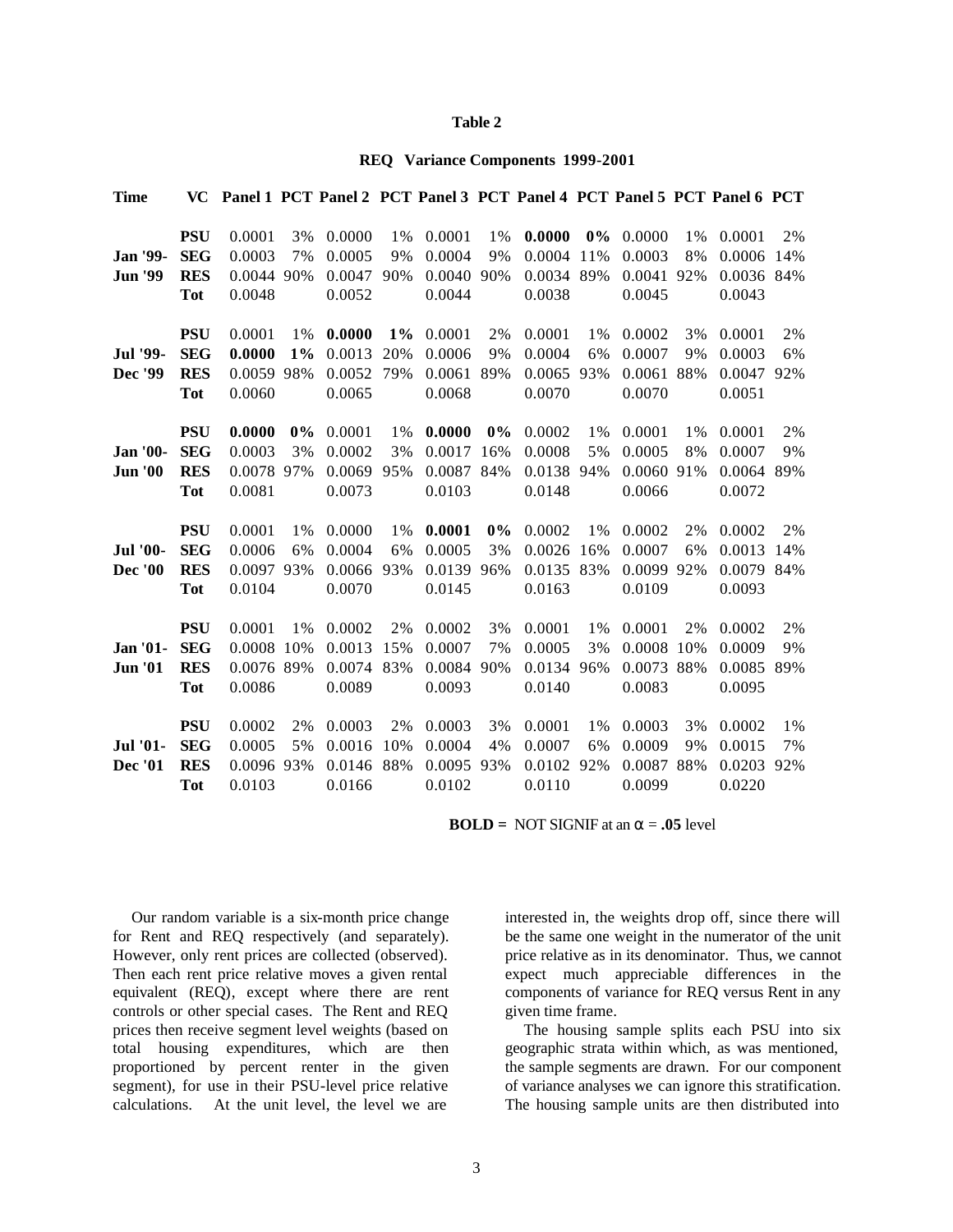six panels with a current and a t-6 month rent price collected in each panel. And we will be interested in noting whether or not there are any apparent panel effects in our variance components. We then run All-US models over a 36-month period.

The methodology we have chosen for estimating the components of variance is unweighted Restricted Maximum Likelihood (REML). The REML method accommodates unbalanced designs and will not produce negative components of variance. REML estimation finds maximum likelihood estimates of variance components from the distribution of the residuals. Normality is a robust assumption under this structure. Moreover, REML estimation automatically corrects for fitting any fixed effect parameter, including μ. SAS uses REML as its default estimation methodology for linear mixed models.

## **3. Analysis of Results**

 For the three years of Rent and REQ data, the overall results are strikingly similar. But, as noted above, the REQ index is directly moved by the Rent price relatives, and since we are utilizing unit level housing units we do not apply weights, which are appreciably different between Rent and REQ (owned housing units for which a rental equivalency is estimated). Overall, in Rent, the PSU component of variance averaged 1.4% of the total variance, while in REQ the same component of variance averaged 1.5% of the total. Similarly, in Rent the Segment component of variance averaged 8.4% while in REQ the same component of variance averaged 8.3% of the total, leaving an average residual variance share of 90.2% for both Rent and REQ.

 Sample sizes for these 36 (times 2) model runs ranged from 2300 to 4000 observations in Rent, and from 2500 to 4200 in REQ. Sample augmentation occurred across the time in these models. The sample sizes for REQ run slightly higher than for Rent due to the fact that certain "helper" segments are added to the sample and these "helper" segments only augment owners (i.e., REQ units) and not renters. The number of PSUs remained at 87 throughout. The number of segments per model averaged around 1200. Thus there were plenty of degrees of freedom in all of the models. Moreover, a check with CPI's production variances for Rent and REQ will show that these components of variances, viewed as total variances, are quite comparable in magnitude, with these model variance totals coming in half to three-quarters as big as their CPI counterparts.

 In order to test the significance of these components of variance in the models, we had several choices. The most robust (and most conservative) results were found by relying on the REML model structure and directly applying a likelihood ratio test to the REDUCED versus FULL model. We first took out PSU and compared the -2 Res Log Likelihoods (which are provided in the SAS output), and then we took out Segment and compared its two –2 Res Log Likelihood results. We compared the fit of the two models (REDUCED versus FULL) under the null hypothesis  $H_0$ :  $\sigma^2$ <sub>component</sub> = 0. The likelihood ratio statistic is then REDUCED – FULL, which has a chi-square distribution with 1 degree of freedom. The probability of the test statistic being greater than the  $\chi^2(1)$  is its corresponding p-value (only divided by 2 to compensate back for the original  $-2$ computation). To exemplify, in 200109, for Rent, the Segment component of variance is *not*  significant at the  $\alpha$  = .05 level, whereas the 2000109 REQ Segment component of variance is significant.

RENT: Reduced – Full =  $-7719.3 - 7721.3 = 2.0$  $\Rightarrow$  P-value = 0.0786

 $REQ:$  Reduced – Full =  $-8034.1 - 8045.1 = 11.0$  $\Rightarrow$  P-value = 0.00046

Using this ratio likelihood test, we found nearly all the Segment variance components highly significant. Only two Rent and only one REQ Segment component of variance was *not* significant at the  $\alpha$  = .05 level. Clearly, the segment effect is important and needed in the models. For the PSU components of variance, fully 75% of the Rent models showed PSU to be a significant effect, while 86% of the REQ models showed PSU to be significant at the  $\alpha$ = .05 level. So, even though the percentage of the total variance was quite small (1.4% and 1.5%, respectively), the effect in the model was deemed significant the large majority of the times.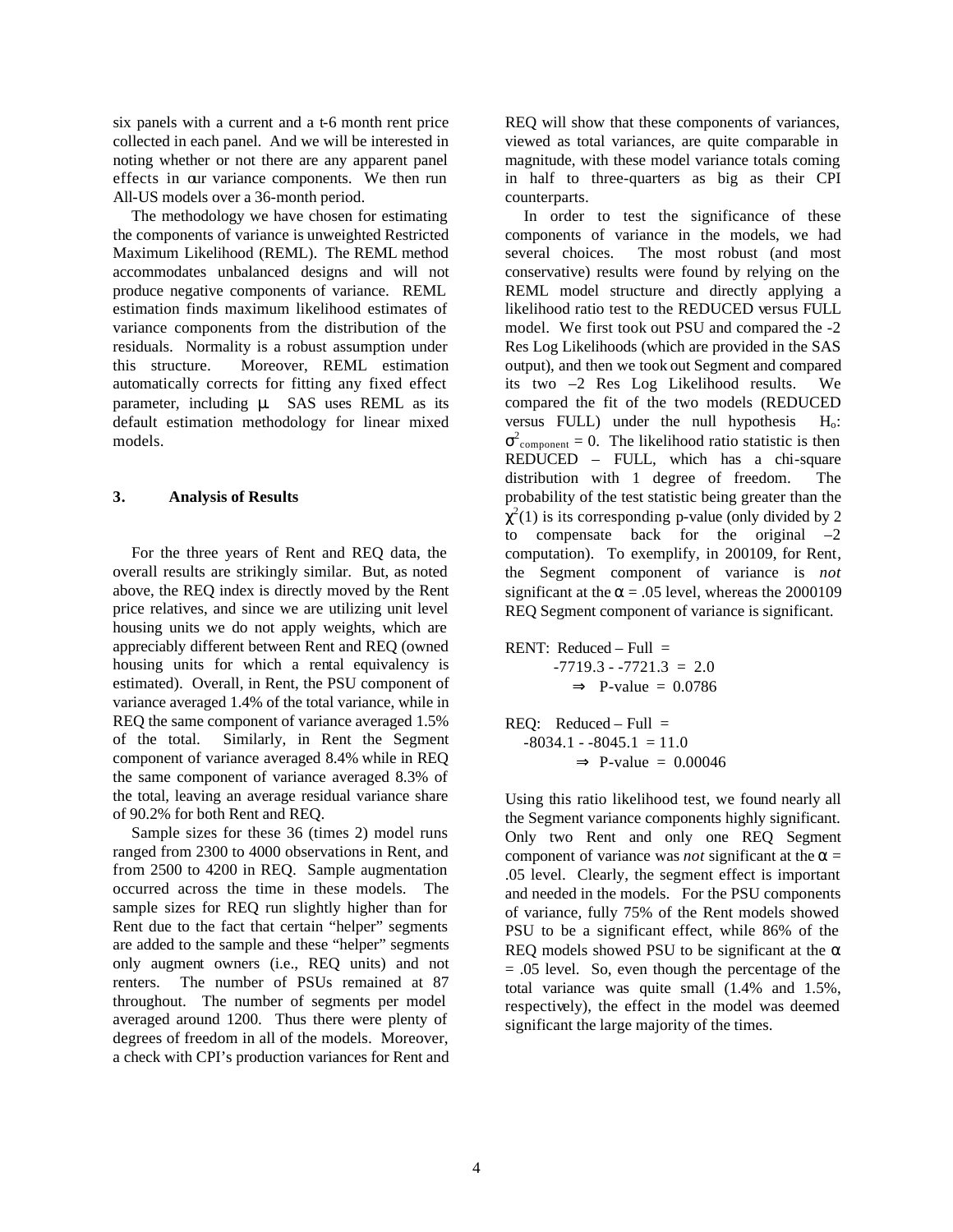#### **4. Comparative Results with 1991-1992 Variance Components**

 A comparison of the previous housing sample, in terms of variance components, revealed a smaller percentage number of significant PSU components (just only over half are significant at the  $\alpha = .05$ ) level). The sample sizes were somewhat higher on average (although that could be attributed to the preaugmentation stage of the newer housing sample) and the number of sampled segments were on average about 10% greater. The total variances in the models from this older sample were also, on average, larger but the percentage breakdowns were fairly similar. The new sample did seem to be lowering the overall variance. (This lowering can be seen in the production CPI variances too.)

#### **Table 3**

### **RENT 1991-1992**

| <b>Time</b>     |            | VC Panel 1 PCT Panel 2 PCT Panel 3 PCT Panel 4 PCT Panel 5 PCT Panel 6 PCT |       |            |       |            |       |            |       |            |       |            |       |
|-----------------|------------|----------------------------------------------------------------------------|-------|------------|-------|------------|-------|------------|-------|------------|-------|------------|-------|
|                 |            |                                                                            |       |            |       |            |       |            |       |            |       |            |       |
|                 | <b>PSU</b> | 0.0002                                                                     | 2%    | 0.0001     | $1\%$ | 0.0001     | $1\%$ | 0.0002     | 2%    | 0.0000     | $0\%$ | 0.0000     | $0\%$ |
| <b>Jan '91-</b> | <b>SEG</b> | 0.0007                                                                     | 6%    | 0.0017     | 15%   | 0.0012     | 11%   | 0.0006     | 6%    | 0.0013     | 12%   | 0.0009     | 7%    |
| <b>Jun '91</b>  | <b>RES</b> | 0.0107                                                                     | 92%   | 0.0092 84% |       | 0.0093 88% |       | 0.0085 91% |       | 0.0094 88% |       | 0.0108 92% |       |
|                 | <b>Tot</b> | 0.0116                                                                     |       | 0.0109     |       | 0.0106     |       | 0.0093     |       | 0.0107     |       | 0.0117     |       |
|                 | <b>PSU</b> | 0.0001                                                                     | $1\%$ | 0.0001     | $1\%$ | 0.0002     | $1\%$ | 0.0002     | 1%    | 0.0001     | $1\%$ | 0.0001     | $1\%$ |
| <b>Jul</b> '91- | <b>SEG</b> | 0.0008                                                                     | 8%    | 0.0031     | 26%   | 0.0017 14% |       | 0.0003     | $1\%$ | 0.0016 12% |       | 0.0019     | 13%   |
| Dec '91         | <b>RES</b> | 0.0086                                                                     | 91%   | 0.0085 73% |       | 0.0101 84% |       | 0.0184 98% |       | 0.0114 87% |       | 0.0124 86% |       |
|                 | Tot        | 0.0095                                                                     |       | 0.0116     |       | 0.0120     |       | 0.0188     |       | 0.0131     |       | 0.0144     |       |
|                 |            |                                                                            |       |            |       |            |       |            |       |            |       |            |       |
|                 | <b>PSU</b> | 0.0001                                                                     | $1\%$ | 0.0001     | $1\%$ | 0.0001     | 1%    | 0.0001     | $1\%$ | 0.0001     | $1\%$ | 0.0001     | $0\%$ |
| <b>Jan '92-</b> | <b>SEG</b> | 0.0017                                                                     | 14%   | 0.0026 23% |       | 0.0015 13% |       | 0.0013     | 13%   | 0.0008     | 11%   | 0.0008     | 8%    |
| <b>Jun '92</b>  | <b>RES</b> | 0.0103 85%                                                                 |       | 0.0086 76% |       | 0.0097 86% |       | 0.0089 86% |       | 0.0061 88% |       | 0.0099 92% |       |
|                 | Tot        | 0.0121                                                                     |       | 0.0112     |       | 0.0112     |       | 0.0103     |       | 0.0069     |       | 0.0108     |       |
|                 | <b>PSU</b> | 0.0000                                                                     | $0\%$ | 0.0001     | 1%    | 0.0000     | $0\%$ | 0.0000     | $0\%$ | 0.0004     | 5%    | 0.0001     | $1\%$ |
| <b>Jul</b> '92- | <b>SEG</b> | 0.0016                                                                     | 19%   | 0.0013     | 15%   | 0.0007     | 4%    | 0.0010     | 8%    | 0.0013     | 13%   | 0.0007     | 8%    |
| Dec '92         | <b>RES</b> | 0.0066                                                                     | 80%   | 0.0074 84% |       | 0.0153 95% |       | 0.0111 91% |       | 0.0081 82% |       | 0.0080 92% |       |
|                 | <b>Tot</b> | 0.0082                                                                     |       | 0.0088     |       | 0.0160     |       | 0.0121     |       | 0.0098     |       | 0.0088     |       |

**BOLD** = NOT SIGNIF at an  $\alpha = .05$  level

## **5. Conclusion**

 The use of segments in the sampling process has been shown to be a significant effect in almost all of these models. However, the small but generally significant PSU effect is the more interesting result. Even though all the PSUs are employed in these models and not broken out by A- and B- and C-size classes, it is still important to note that, at the AllUS level, the PSU effect is significant and therefore remains important to the overall sampling structure.

## **6. Acknowledgements**

 The author would like to thank Janet Williams for her careful reading of this paper and her helpful comments. I would also like to thank Bob Baskin